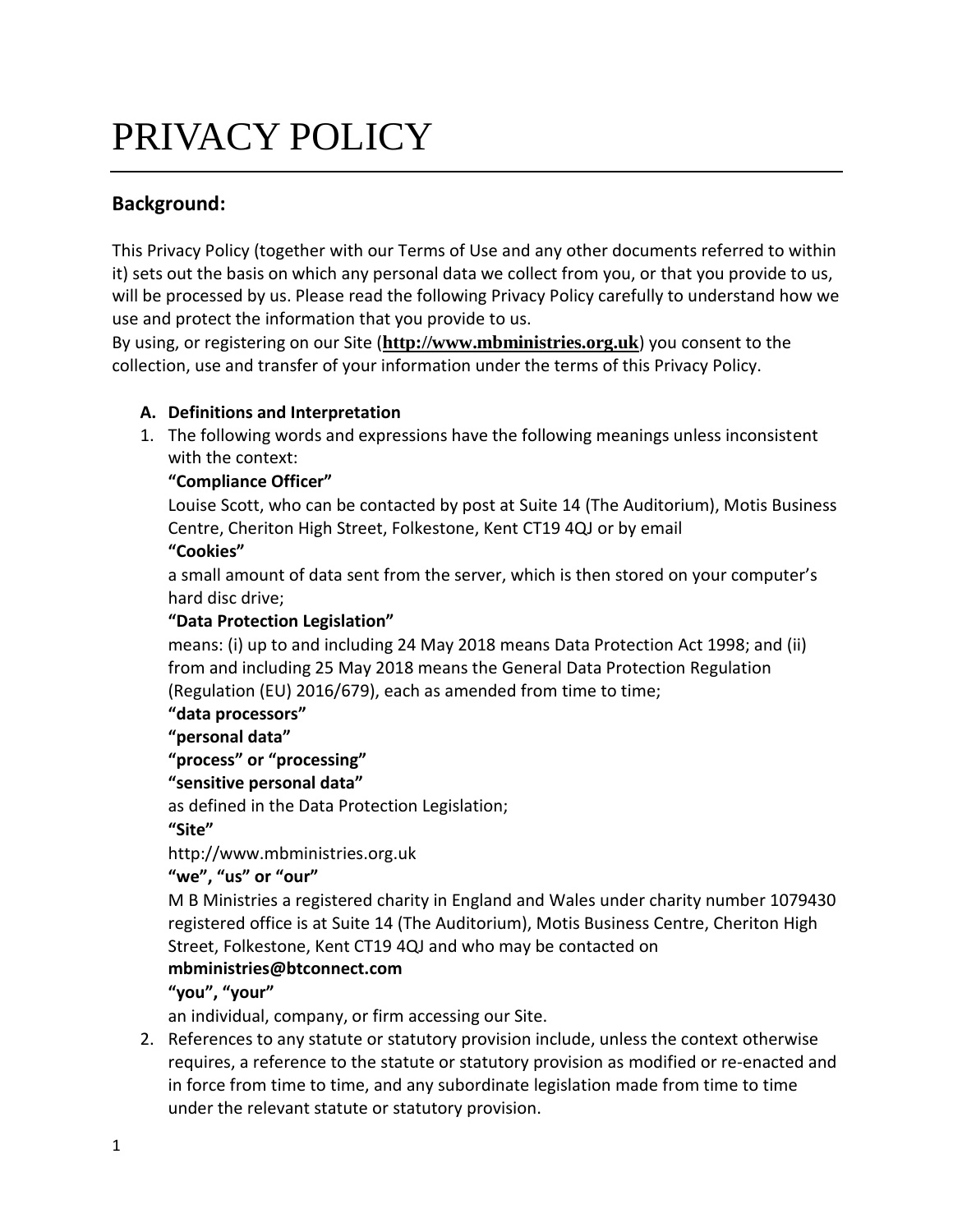- 3. References to **"persons"** include natural persons, firms, partnerships, companies, corporations, associations and organisations, (in each case whether or not having separate legal personality).
- 4. Use of any gender includes the other genders.
- 5. Words in the singular include the plural and words in the plural include the singular.
- 6. Any reference to **"writing"** or any cognate expression includes communications by post and email but not facsimile or text messages.
- 7. The headings to Conditions do not affect the interpretation of these Conditions.
- 8. Any phrase introduced by the term **"include"**, **"including"**, **"in particular"** or any similar expression will be construed as illustrative and will not limit the sense of the words preceding that term.

#### **B. Introduction**

- 1. This Privacy Policy is a statement as to how we shall process your personal data. We take the security and privacy of you and your personal data very seriously and we are committed to safeguarding your privacy online. Please be aware that communications over the internet, such as emails, are not secure unless they are encrypted. We do not accept any responsibility for any unauthorised access or loss of personal data beyond our control.
- 2. Our primary reason for collecting your personal data is to address enquiries which you may make on our Site from time to time and provide you with the most efficient service possible, as well as contacting and updating you from time to time regarding your partnership with us. We do not anticipate collecting or processing sensitive personal data about you.
- 3. This Privacy Policy may change from time to time so please check it periodically.
- 4. Our Site may contain links to other websites. Please note that we are not responsible for the privacy practices of such other websites and advise you to read the privacy statements of each website you visit which collects personal data.

#### **C. Our policy for processing your personal data**

- 1. What personal data do we process and where do we get it from?
- 2. When you contact us via the "Contact" link on our Site or contact us by telephone or email or submit to us any registration or re-registration form, we will collect personal data from you.
- 3. Personal data may also be obtained automatically by your internet browser.
- 4. The types of personal data which we may collect from you could include, for example, your name, email address, postal address, telephone number, and other information collected through the "Contact" link on our Site and via our registration or reregistration form.
- 5. We may also collect technical and non-personally identifiable data about your visit to our Site through the use of cookies. This data may include, for example the pages which you browse and the "IP" (Internet Protocol) address used to connect your computer to the internet. This data helps us to better manage and develop our Site. Please refer to our separate Cookies Policy for further information on our use of cookies.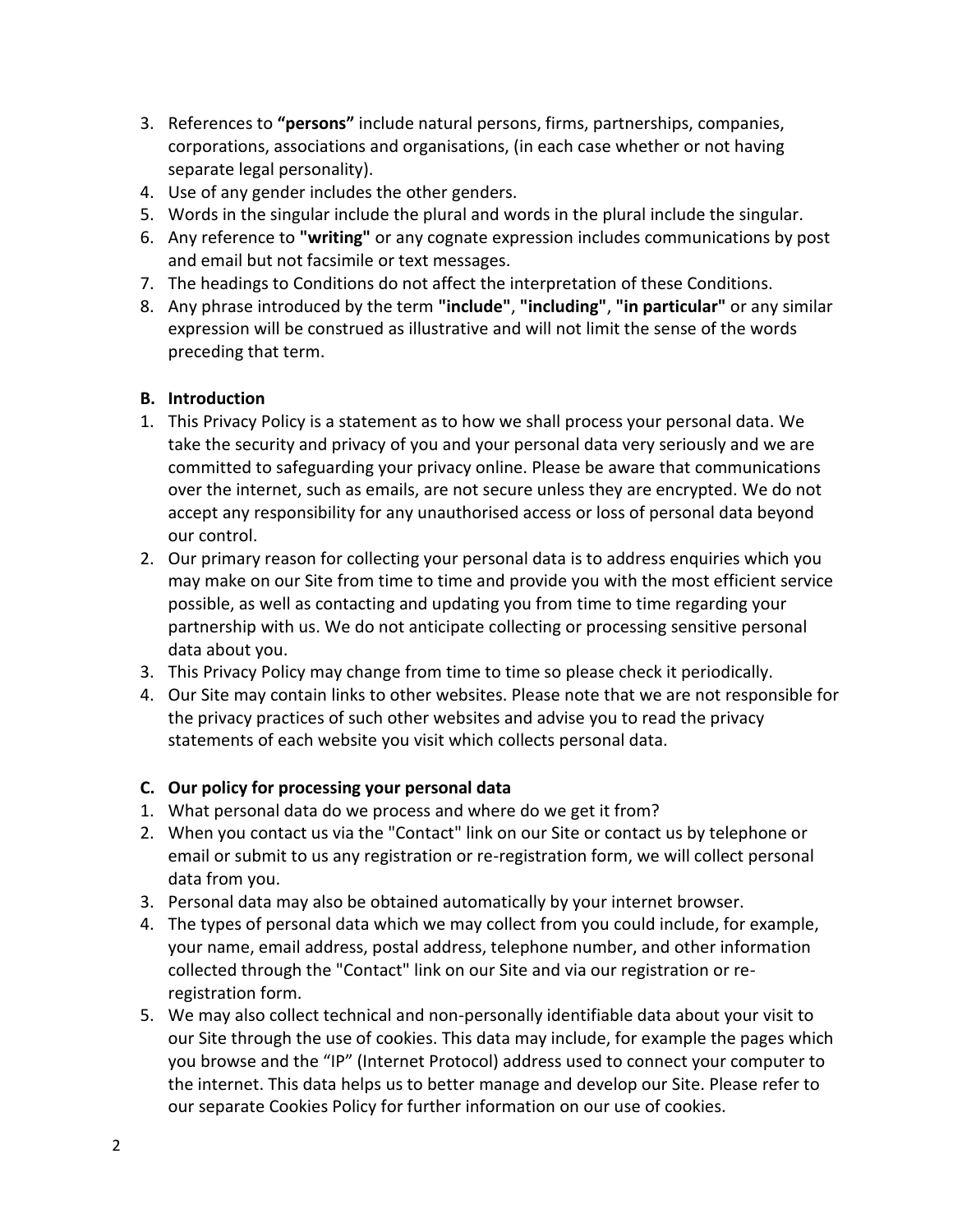#### **D. What do we do with your personal data?**

- 1. We will process your personal data so that:
- a) we can fulfill our obligations to you under any contract subject to the terms and conditions of our Site;
- b) we can deal with the general queries you raise from time to time through the "Contact" link on our Site, by post or by email;
- c) we can contact you in relation to your partnership with us.

#### **E. Other purposes for which we may process your personal data are:**

- 1. the general administration of your records by us;
- 2. the general maintenance of our database and records by us;
- 3. for security purposes to protect your personal data held and/or processed by us;
- 4. for our general marketing purposes unless you have notified us to the contrary.
- 5. We use cookies to collect data and identify individual users on our website in order to provide a better experience for you. Further information about the cookies we use can be found in our separate [Cookie Policy.](https://www.aog.org.uk/cookies-policy) You acknowledge that by providing personal data to us, you consent to the processing of your personal data in accordance with this Privacy Policy.

#### **F. Who else gets to see your personal data?**

- 1. Our data processors.
- 2. Other third parties such as analytical or search engine providers in order to better optimise or improve our Site.
	- a) WIX.com (website builder)
	- b) Mailchimp (email server/provider)
	- c) Our accountants/HMRC/Charity Commission as required by charity law
- 3. We may also need to disclose your personal information in the event that:
- a) we have a duty to disclose your personal data to comply with a legal obligation, enforce a contract we have with you, or need to disclose personal data to protect our rights, property or safety and those of our visitors, customers or others.

#### **G. Your Rights**

- 1. You have the right to withdraw your consent for our processing our/your data at any time. Where you wish to withdraw such Consent, such request should be made in writing by post to the Compliance Officer.
- 2. You can change your options in relation to the information you wish to receive at any time by contacting our Compliance Officer in writing by post or email.
- 3. You can set your internet browser to refuse cookies or you can ask your internet browser to alert you when a cookie is being set up (see our [Cookie Policy\)](https://www.aog.org.uk/cookies-policy).
- 4. You have the right under Data Protection Legislation to request from us information as to what personal data we are processing about you. Such requests should be made in writing by post to the Compliance Officer. We will provide you with the relevant information within 30 days of receipt of the request.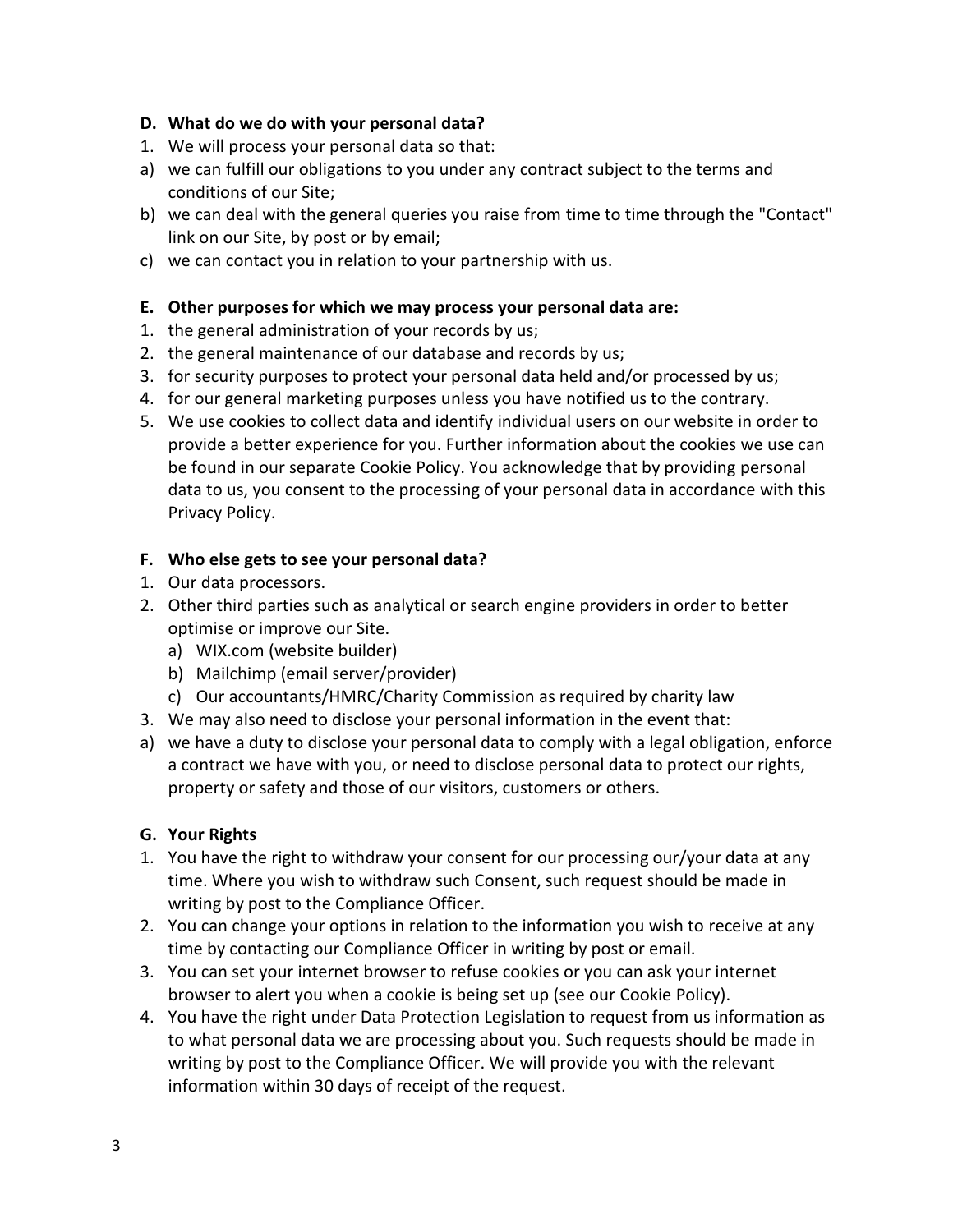- 5. You have the right to request corrections be made to the personal data held by us about you by contacting our Compliance Officer in writing by post or email.
- 6. You have other rights under Data Protection Legislation in relation to our processing of your personal data.

#### **H. Maintenance of your personal data**

- 1. We are committed to the security of your personal data. All of our employees and subcontractors with access to your personal data and/or who are associated with the processing of that data are contractually obliged to respect the confidentiality of your personal data.
- 2. We have implemented technology measures and security policies to protect the personal data that we have in our control from unauthorised access, improper use, alteration, unlawful or accidental destruction or accidental loss, including password protected access to ensure that only intended recipient have access to your data.
- 3. The personal data that we collect from you could be transferred to a destination outside the European Economic Area ("EEA"). We will take all steps reasonably necessary to ensure that your data is treated securely and in accordance with this Privacy Policy.

#### **I. General application of our Privacy Policy**

1. This Privacy Policy only applies to the collection and use of your personal data provided to us and not to personal data you may provide directly to third parties. Any third parties will have their own policies in respect of processing personal data you provide to them and/or your personal data that we may disclose to them in accordance with this Privacy Policy.

#### **J. Complaints**

1. Where you are dissatisfied with our processing or use of your personal data, you have the right to lodge a complaint with the Information Commissioner's office. You can contact its helpline on: (0044) 0303 123 1113, or visit their website at: [www.ico.gov.uk.](http://www.ico.gov.uk/)

#### **K. Contact information**

- 1. If you have any queries about our processing or use of your personal data you should write, in the first instance to our Compliance Officer.
- 2. If you want to learn more about your rights regarding your personal data, you should contact the Information Commissioner's office information line on: (0044) 01625 545745 or visit their website at [www.ico.gov.uk.](http://www.ico.gov.uk/)

#### **L. Governing Law and Jurisdiction**